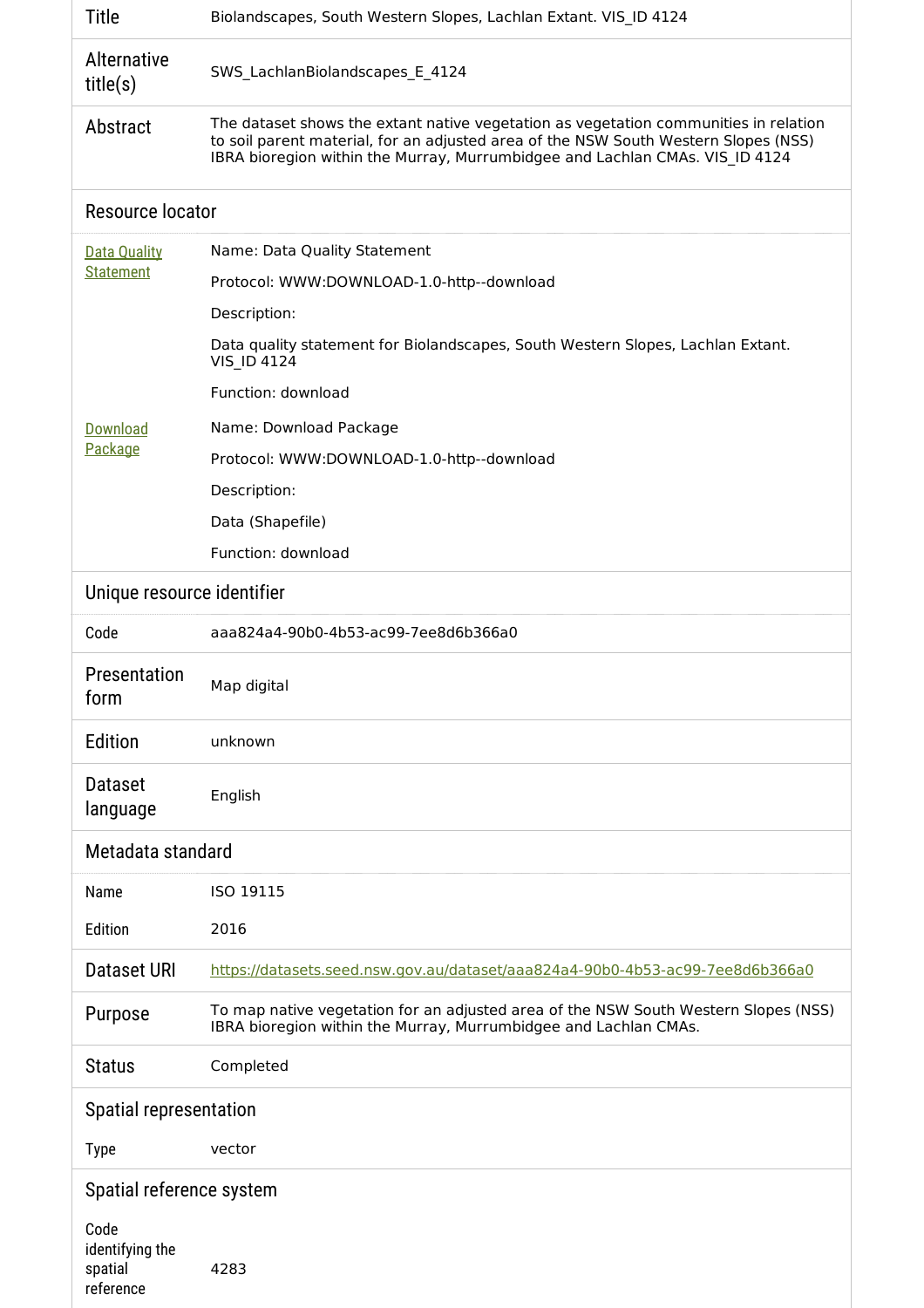| system                              |                                                                                            |                                        |  |  |
|-------------------------------------|--------------------------------------------------------------------------------------------|----------------------------------------|--|--|
| Equivalent<br>scale                 | 1:None                                                                                     |                                        |  |  |
| Additional<br>information<br>source | DECC (2007). The Native Vegetation of the Southern Wheat-Sheep Belt NSW DECC,<br>June 2007 |                                        |  |  |
| Topic category                      |                                                                                            |                                        |  |  |
| Keyword set                         |                                                                                            |                                        |  |  |
| keyword value                       |                                                                                            | <b>VEGETATION</b>                      |  |  |
|                                     |                                                                                            | <b>FLORA</b>                           |  |  |
| Originating controlled vocabulary   |                                                                                            |                                        |  |  |
| Title                               |                                                                                            | <b>ANZLIC Search Words</b>             |  |  |
| Reference date                      |                                                                                            | 2008-05-16                             |  |  |
| Geographic location                 |                                                                                            |                                        |  |  |
| West bounding longitude             |                                                                                            | 146.71838                              |  |  |
| East bounding longitude             |                                                                                            | 149.48259                              |  |  |
| North bounding latitude             |                                                                                            | -34.726055                             |  |  |
| South bounding latitude             |                                                                                            | $-33.52552$                            |  |  |
| Vertical extent information         |                                                                                            |                                        |  |  |
| Minimum value                       |                                                                                            | $-100$                                 |  |  |
| Maximum value                       |                                                                                            | 2228                                   |  |  |
| Coordinate reference system         |                                                                                            |                                        |  |  |
| Authority code                      |                                                                                            | urn:ogc:def:cs:EPSG::                  |  |  |
|                                     | Code identifying the coordinate reference system                                           | 5711                                   |  |  |
| <b>Temporal extent</b>              |                                                                                            |                                        |  |  |
| <b>Begin position</b>               |                                                                                            | 2007-01-01                             |  |  |
| End position                        |                                                                                            | N/A                                    |  |  |
| Dataset reference date              |                                                                                            |                                        |  |  |
| Resource maintenance                |                                                                                            |                                        |  |  |
| Maintenance and update frequency    |                                                                                            | Unknown                                |  |  |
| Contact info                        |                                                                                            |                                        |  |  |
| Organisation name                   |                                                                                            | Department of Planning and Environment |  |  |
| Responsible party role              |                                                                                            | pointOfContact                         |  |  |